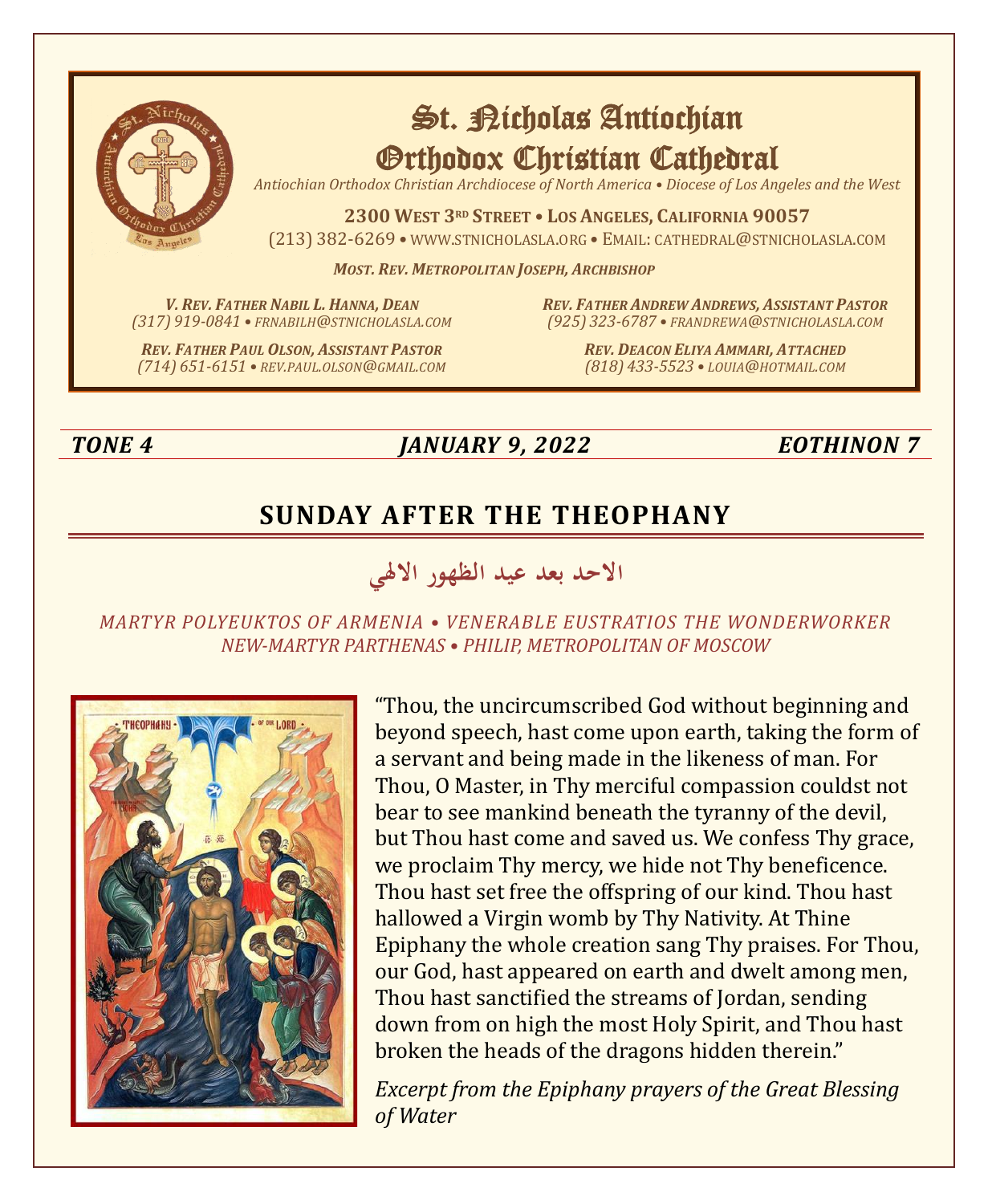# **Schedule of Regular Weekly Services**

| Sundays:   | Matins, 9:15 AM          |  |
|------------|--------------------------|--|
|            | Divine Liturgy, 10:30 AM |  |
| Saturdays: | Great Vespers, 6:00 PM   |  |

**Confession: After Saturday Vespers During Sunday Matins**



*See Calendar for Feast Days and Other Weekday Services Scheduled*

# **Order for Holy Communion**

Members of the Orthodox Church age seven and above must prepare for Holy Communion with a recent confession, prayer, fasting from all food and drink from midnight (unless a medical condition preclude it), being in church *before* the Epistle and Gospel readings, and being at peace with everyone.

**CHILDREN** going to church school and their teachers should come down the center aisle first. (Small children may need to be assisted by their parents.)

**ALL OTHERS** should wait until an usher dismisses your row from the center aisle. Then return to your place by a side aisle for the prayers of thanksgiving and the final blessing and dismissal. Please let choir members pass when they come down for Communion.

# **A Warm Welcome to Our Guests**

We are glad you are worshipping with us. Please note that participation in **Holy Communion is limited to members of the Orthodox Church** in good standing, who have prepared with prayer, fasting and a recent confession.

For all others: though we cannot share Communion with you—since it is an expression of membership and full unity in faith—you are welcome to come forward after the dismissal, receive a blessing and partake of the blessed bread (from the large bowls). Please also sign our guest book and introduce yourself to Fr. Nabil or Fr. Andrew during coffee hour. You may inquire with them how you can become a member.

## **Coronavirus Precautions**

Please be aware that the Los Angeles County Health Department requires everyone to wear masks indoors, in all public places, *including in churches*.



# LITURGY VARIATIONS

## **FIRST ANTIPHON (PSALM 113.1, 2, 3, 5 LXX)**

When Israel went out of Egypt, the house of Jacob from a people of strange language.

*Refrain:* Through the intercessions of the Theotokos, Savior, save us.

 $\overline{\phantom{a}}$ عِنْدَ خُرُوجِ إِسْرَائِيلَ مِنْ مِصْرَ وَبَيْتِ يَعْقُوبَ مِنْ شَعْبٍ<br>ِ ن  $\overline{\phantom{0}}$ ِ<br>ئ ر<br>ا **ٔ** إ .<br>.  $\overline{a}$  $\overline{\phantom{a}}$ ِ **∶** ي ب<br>: ر ْ يہ<br>. ْ į أَعْجَمِيِّ. 3 <mark>اللازمة</mark>: بِشَفَاعاتِ والدةِ الإلهِ، يا مُخَلِّصُ، خَلِّصْنا. è ِ<br>ب ب  $\ddot{\tilde{c}}$ ِ ٳٚ ٳٚ .<br>.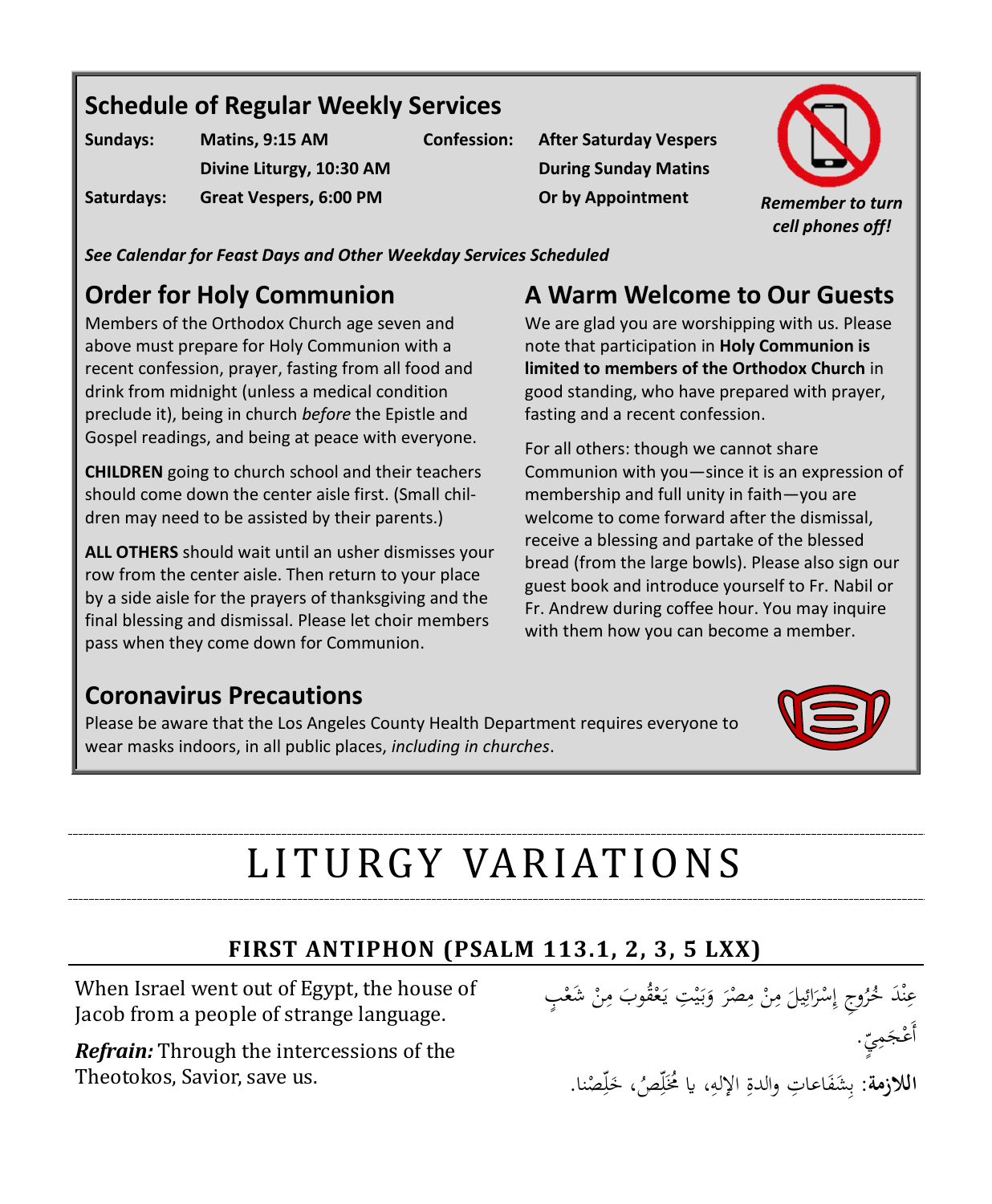Judah was His sanctuary, and Israel His dominion. *Refrain*

The sea saw it and fled: Jordan was driven back. *Refrain*

What aileth thee, O Sea, that thou fleest? O Jordan, that thou turnest back? *Refrain*

Glory…, Now…. *Refrain*

 $\overline{\phantom{a}}$ صَارَ يَهُوَذَا مَقْدِساً لَهُ وَإِسْرَائِيلُ سَلْطَنَتَهُ. *اللازمة*  $\overline{\phantom{a}}$ يا<br>.  $\overline{\phantom{a}}$ ِ<br>ئ J **ٔ** إ ۯ Ï ت  $\ddot{\phantom{0}}$ ĵ J أَبْصَرَ البَحْرُ هَذَا فَهَرَبَ وَالأُرْدُنُّ رَجَعَ إِلى الوَرَاءِ. *اللازمة*  $\ddot{\phantom{0}}$ ْ â  $\triangleleft$ ر<br>ا ۯ  $\zeta$ .<br>. ِ ر<br>ا ر مَاذَا دَهَاكَ يَا بَحْرُ حَتّى هَرَبْتَ؟ وَيَا أُرْدُنُّ حَتّى رَجَعْتَ إِلَى  $\overline{\phantom{a}}$ A .<br>: ້<br>. ب  $\overline{\phantom{a}}$  $\overline{a}$ .<br>: ر ر<br>أ .<br>. الوَرَاءِ؟ *اللازمة* ِ ر<br>( و المجدُ … الآنَ... *اللازمة* 

#### **SECOND ANTIPHON (PSALM 114.1, 2, 3, 5 LXX)**

I love the Lord, because He has heard my voice and my supplications. *Refrain:* O Son of God, *Who wast baptized by John in the Jordan*, save us who sing unto Thee: Alleluia. He has inclined His ear unto me, therefore will I call upon Him as long as I live. *Refrain* The sorrows of death compassed me, and the

pains of hades took hold of me: I found trouble and sorrow, and I called upon the Name of the Lord. *Refrain*

Gracious is the Lord, and righteous, and our God is Merciful. *Refrain*

Glory…, Now…. O only-begotten Son….

| فَرِحْتُ جِدّاً لأَنَّ الرَّبَّ يَسْمَعُ صَوْتَ تَضَرُّعِي.                               |  |
|-------------------------------------------------------------------------------------------|--|
| <b>اللازمة</b> : حَلِّصْنا، يا ابْن اللهِ، يا مَنْ اعْتَمَدَ مِنْ يوحَنَّا فِي            |  |
| الأردُنّ، لِنُرَتِّلْ لَكَ. هَلِلُوييا.                                                   |  |
| إِنَّهُ أَمَالَ أُذُنَهُ إِلِيَّ فَأُنَادِيهِ مَا حَيِيْتُ. <i>اللازمة</i>                |  |
| غَمَرَاتُ المؤتِ اكْتَنَفَتْنِي وَأَهْوَالُ الجَحِيمِ أَدْرَكَتْنِي. لَقِيتُ الضِّيقَ ۚ و |  |
| وَالأَسَى، فَدَعَوْتُ بِاسْمِ الرَّبِّ. <i>اللازمة</i>                                    |  |
| الرَّبُّ رَحيمٌ وَصِدِّيقٌ، إِلَهُنَا رَؤُوفٌ. <i>اللازمة</i>                             |  |
| المجدُ … الآنَ… ياكلمةَ اللهِ الإبنَ الوحيد….                                             |  |
|                                                                                           |  |

#### **THIRD ANTIPHON (PSALM 117.1, 2, 3, 4 LXX): TROPARION OF THEOPHANY AS REFRAIN (TONE 1)**

O give thanks to the Lord for He is good: for His mercy endureth forever.

*Refrain:* When Thou, O Lord, wast baptized in the Jordan, worship of the Trinity was made manifest; for the voice of the Father bore witness to Thee, calling Thee His beloved Son. And the Spirit, in the likeness of a dove, confirmed the truth of His word. O Christ our God, Who hast appeared and enlightened the world, glory to Thee.

إِحْمَدُوا الرَّبَّ لأَنَّهُ صَالِحٌ، لأَنَّ إِلى الأَبَدِ رَحْمَتَهُ. ِ ِ ì  $\ddot{ }$ ت  $\ddot{\phantom{0}}$ **اللازمة**: باعْتِمادِكَ يا رَبُّ في نَّهْرِ الأرْدُنّ، ظَهَرَتِ السَّجْدَةُ ر<br>ا **ٔ** J  $\triangleleft$ ر<br>ا  $\overline{\phantom{a}}$ ِ ; ت ا<br>أ لِلْثالوث، لأَنَّ صَوْتَ الآبِ تَقَدَّمَ لَكَ بالشَّهادَة، مُسَمِّياً إيّاكَ  $\ddot{\phantom{0}}$ ِ<br>مُ Î  $\ddot{ }$ ل مُ Ä لِلْثالوث، لأنَّ صَوْتَ الآبِ تَقَدَّمَ لَكَ بالشَّهادَة، مُسَمِّياً إيَّ<br>ابْناً مَحْبوباً، والرّوحَ مِِمَّئَةِ حَمامَةٍ يؤيِّدُ حَقيقَةَ الكَلِمَة، فَيا مَنْ  $\overline{\phantom{a}}$ فبأ  $\overline{ }$ ِ  $\ddot{\phantom{a}}$ ້<br>. ä  $\overline{\phantom{a}}$ **تة** Å ئ **∶** .<br>.  $\zeta$ **ٔ** ظَهَرتَ وأنزتَ العالَمُ، أَيُّها المسيحُ الإلهُ المِجْدُ لَكَ.<br>-ل **ٔ**  $\triangleleft$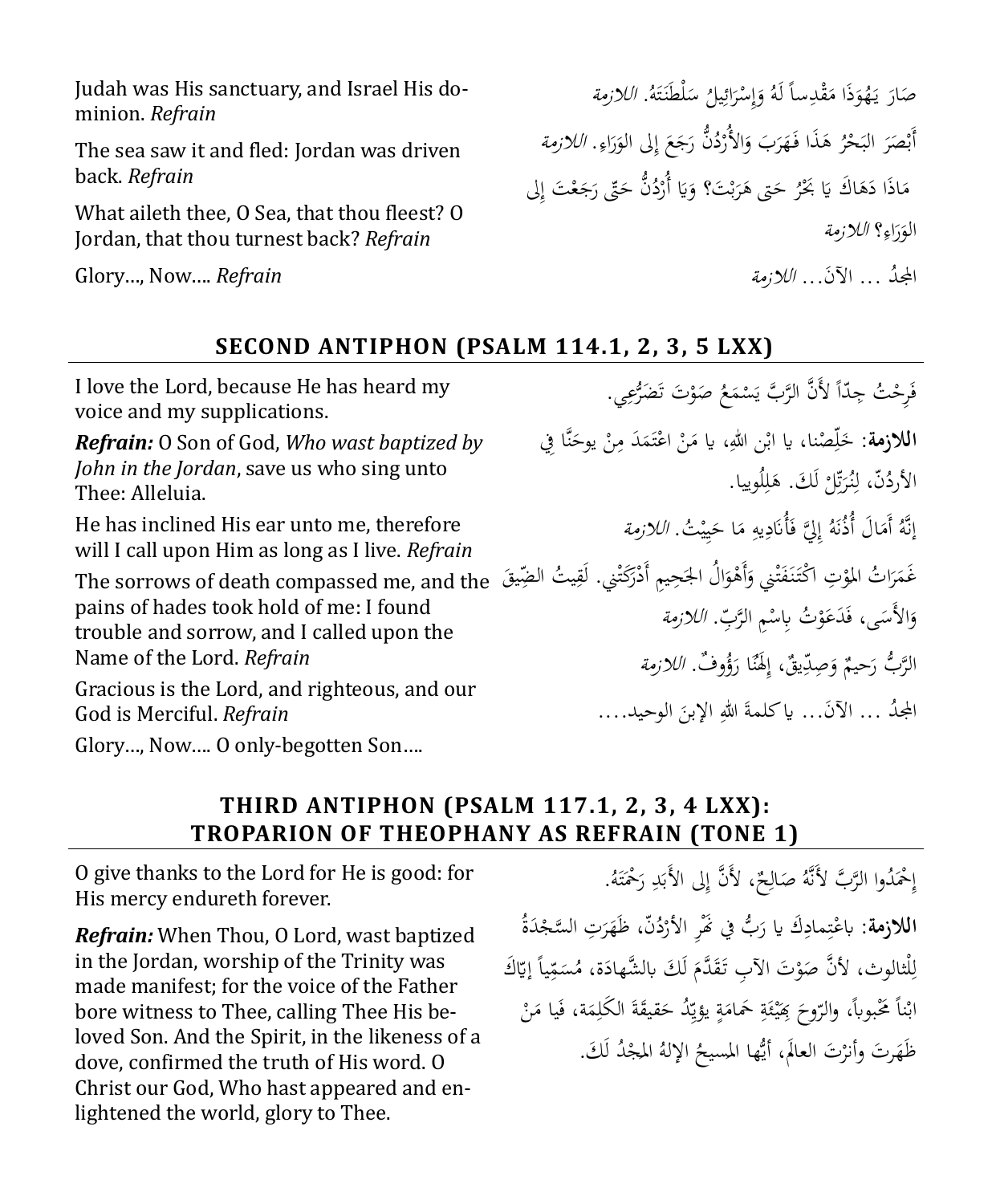Let the house of Israel now confess that He is Good: for His mercy endureth forever. *Refrain*

Let the house of Aaron now confess that He is Good: for His mercy endureth forever. *Refrain*

Let them that fear the Lord now confess that He is good: for His mercy endureth forever. *Refrain*

ْ لِيَقلْ بَيْتُ إِسْرَائِيلَ إِنَّهُ صَالِحٌ، وَإِنَّ إِلَى الأَبَدِ رَحْمَتَهُ. *اللازمة*  $\ddot{\cdot}$ ي ِ ي ب<br>.  $\overline{\phantom{0}}$ ِ<br>ئ J **ـ** ِ  $\overline{a}$ ا ب<br>. ب ï ت ľ ْ لِيَقْلْ بَيْتُ هَرُونَ إِنَّهُ صَالِحٌ، وَإِنَّ إِلَى الأَبَدِ رَحْمَتَهُ. *اللازمة*  $\ddot{\phantom{0}}$ ِ ي ب<br>: â ِ  $\overline{a}$ ا ب<br>. ï ت ľ **ٔ** لِيَقْلْ خَائِفُو الرَّبِّ جَمِيعاً إِنَّهُ صَالِحٌ، وَإِنَّ إِلَى الأَبَدِ رَحْمَتَهُ.  $\ddot{\phantom{0}}$ ؚ<br>ٳ ِ<br>ئا .<br>. ِ ì ا ب<br>.  $\ddot{\phantom{0}}$ ت  $\ddot{\phantom{0}}$ الالزمةَ

#### **ENTRANCE HYMN**

*Clergy:* Come, let us worship and fall down before Christ. Save us, O Son of God, *Who art risen from the dead*,

*People:* who sing to Thee. Alleluia.

هَلُمّوا لِنَسْجُدْ وَنَرْكَعْ لِلْمَسيحِ، مَلِكِنا وإلهِنا. خَلِّصْنا يا ابْنَ ِ ِ  $\overline{\phantom{a}}$ ِ ل <u>់</u> ر<br>ا ن ِ a į ٳٚ .<br>. الله، *يا مَنْ قامَ مِنْ بَيْنِ الأَمْوات،*  $\overline{\phantom{0}}$ لِنُرَيِّلَ لَكَ. هَلِلوييا. ِ تة<br>ت J ِ ِ a ل

#### **APOLYTIKIA AFTER THE ENTRANCE**

#### **Troparion of the Resurrection (Tone 4)**

Having learned the joyful message of the Resurrection from the angel, the women disciples of the Lord cast from them their parental condemnation and proudly broke the news to the Disciples, saying: Death hath been spoiled; Christ God is risen, granting the world Great Mercy.

ِ إنَّ تِلْميذاتِ الرَّبِّ تَعَلَّمْنَ مِنَ الملاكِ الكَرْزَ بالقيامَةِ البَهِج،  $\ddot{\cdot}$ ة<br>4  $\overline{a}$ ر<br>أ  $\overline{a}$  $\ddot{\phantom{0}}$ ِم  $\ddot{\phantom{0}}$ **ه** , وطَرَحْنَ القَضاءَ الجَدِّيَّ، وخاطَبْنَ الرُّسُلَ مُفْتَخِراتٍ وقائِلاتٍ: ï ت .<br>م  $\overline{a}$  $\overline{\phantom{a}}$  $\ddot{\phantom{0}}$  $\overline{\phantom{a}}$ سُبِيَ المَوْتُ وقامَ المسيحُ الإلهُ، ومَنَحَ العالَمَ الرَّحْمَةَ العُظْمى. ä  $\left($  $\zeta$ ن  $\overline{\phantom{a}}$ مُ  $\ddot{\phantom{0}}$ 

#### **Troparion of Theophany (Tone 1)**

When Thou, O Lord, wast baptized in the Jordan, worship of the Trinity was made manifest; for the voice of the Father bore witness to Thee, calling Thee His beloved Son. And the Spirit, in the likeness of a dove, confirmed the truth of His word. O Christ our God, Who hast appeared and enlightened the world, glory to Thee.

باعْتِمادِكَ يا رَبُّ في نَهْرِ الأَرْدُنَّ، ظَهَرَتِ السَّجْدَةُ لِلْثالوث، ِ ر<br>ا .<br>. J  $\triangleleft$ <u>ّ</u> J <u>ِ</u> ِ ت ا<br>ا  $\overline{\phantom{a}}$ لأَنَّ صَوْتَ الآبِ تَقَدَّمَ لَكَ بالشَّهادَة، مُسَمِّياً إيّاكَ ابْناً ْ ِ<br>م Î ì ل مُ Ä  $\overline{a}$  $\overline{ }$ تَحْبوباً، والرّوحَ مِمْيئَةِ حَمامَةٍ يؤيِّدُ حَقيقَةَ الكَلِمَة، فَيا مَنْ ِ ä ້<br>. ä  $\overline{\phantom{a}}$ <u>بة</u> Å ئ **∶** ب<br>أ  $\zeta$ .<br>.  $\overline{\phantom{a}}$ ف ظَهَرتَ وأنزْتَ العالَم، أَيُّها المسيحُ الإلهُ المحِبْدُ لَكَ.<br>-ز<br>أ **ٔ**  $\triangleleft$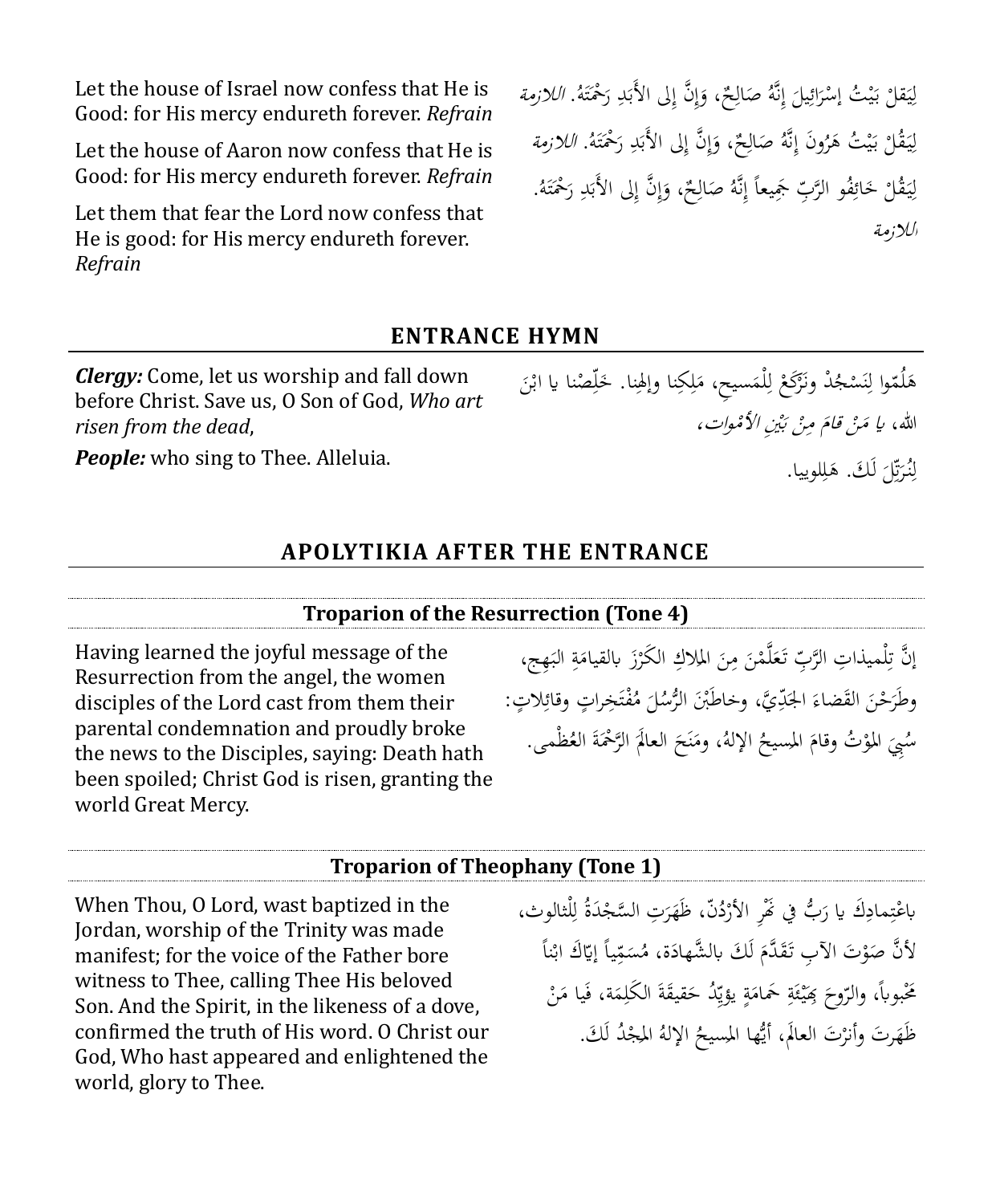#### **Troparion of St. Nicholas (Tone 4)**

The verity of your actions revealed you to your flock, a rule of faith, an icon of mildness, and teacher of abstinence, O Father Bishop Nicholas; wherefore by humility you have achieved exaltation and by poverty richness. Intercede with Christ our God to save our souls.

ë لَقَدْ أظْهَرَتْكَ أفْعالُ الحقِّ لِرَعِيَّتِكَ قانوناً للإيمانِ، وصورَةً Ï ِ ي  $\overline{\phantom{a}}$ ؚ<br>إ ل ِ ت ر<br>ً  $\triangleleft$ لْوَداعةِ، ومُعَلِّماً لِلإِمْساكِ، أَيُّها الأَبُ ورَئيسُ الكَهَنَةِ<br>. ِ ٳٚ î ة<br>4 ر ِ ل <u>بة</u>  $\ddot{\cdot}$ ن  $\triangleleft$ ر<br>أ نيقولاوس. فَلِذْلِكَ أَحْرَزْتَ بالتَّواضُعِ الرِّفْعَة، وبالمسكَنَةِ الغِنى. ہ<br>ا  $\ddot{\phantom{0}}$ î ِ ر<br>ً ْ ِ ِ ف فَتَشَفَّعْ إلى المسيحِ الإلهِ أَنْ يُخَلِّصَ نفوسَنا. ŕ. ِ أ ِ **ٔ** ت .<br>فر

#### **Kontakion of Theophany (Tone 4)**

On this day Thou hast appeared unto the whole world, and Thy light, O Sovereign Lord, is signed on us who sing Thy praise and chant with knowledge: Thou hast now come, Thou hast appeared, O Thou Light unapproachable.

قَدْ ظَهَرْتَ لِلْدُنيا، ذا اليَوْمَ يا ربُّ، وضِياؤكَ ارْتَسَمَ علَيْنا نَحْنُ **∶** ľ Î ت ر<br>ا مُ <u>ٔ</u>  $\ddot{\cdot}$ ِ  $\triangleleft$ المُرْسِلينَ لكَ التَّسْبيحَ عَنْ مَعْرِفَةٍ قائلينَ: جِئْتَ وبِنْتَ يا نوراً ٔ<br>ّ  $\overline{a}$ .<br>م ن ئ ä ْ  $\overline{\phantom{a}}$ .<br>.  $\zeta$ **ٔ** لا يُدْنِ مِنْهُ. ن ِم∕

#### **THE SCRIPTURE LESSONS**

| Prokeimenon<br>(Psalm 32.22, 1 LXX; Tone 1)         | بروكيمنن (اللحن ١؛ مزمور ٣٢,٢٢، ١)       |  |
|-----------------------------------------------------|------------------------------------------|--|
| Let your mercy, O Lord, be upon us.                 | لِتَكُنْ يا رَبُّ رَحْمَتُكَ عَلَيْنا.   |  |
| <i>Verse:</i> Rejoice in the Lord, 0 you righteous. | ابْتَهجوا أَيُّها الصِّدّيقونَ بالرَّبّ. |  |

#### **From St. Paul's Epistle to the Ephesians (4.7-13; Sunday after Theophany)**

BRETHREN, grace was given to each of us according to the measure of Christ's gift. Therefore, it is said, "When He ascended on high He led a host of captives, and He gave gifts to men." (In saying, "He ascended," what does it mean but that He had also descended into the lower parts of the earth? He Who descended is He Who also ascended far above all the heavens, that He might fill all things.) And his gifts were that some should be apostles, some prophets, some evangelists, some pastors and teachers, to

فَصْلٌ مِنْ رسالةِ القديسِ بولس إلى أهْلِ أفْسُس **ِ ْ ِ )13-4.7؛ األحد بعد الظهو ر االهلي(**

ِ يا إخْوَةُ، لِكُلِّ واحِدٍ مِنَّا أُعْطِيَتِ النِّعْمَةُ على مِقْدارِ مَوْهِبَةِ ِ و ة<br>4  $\ddot{\cdot}$ ب ِ ْ  $\overline{\phantom{a}}$ ِم  $\ddot{\phantom{0}}$ ِ  $\ddot{\cdot}$ ي ِ المسيح. فَلِذلِكَ يَقُولُ "لَمَّا صَعِدَ إلى العُلَى سَبَى سَبْياً وأَعْطَى ْ ْ ب  $\ddot{\phantom{0}}$  $\epsilon$ ل<br>ا ِ  $\ddot{\phantom{0}}$ يا<br>. ِ ِ ف الناسَ عَطايا." فَكُوْنُهُ صَعِدَ، هَلْ هُوَ إِلاَّ أَنَّهُ نَزَلَ أَوَّلاً إلى  $\overline{a}$ į و ْ ِ  $\overline{a}$ ن <u>ٔ</u> أسافِلِ الأرضِ؟ فَذاكَ الذي نَزَلَ، هُوَ الذي صَعِدَ أَيْضاً فوقَ ر į ِ  $\overline{\phantom{a}}$ **ٍ**  $\ddot{\phantom{0}}$ e<br>Si السَّماواتِ كُلِّها لِيَمْلَأَكُلَّ شيءٍ. وهُوَ قَدْ أَعْطى أَنْ يَكونَ **م**  $\ddot{\phantom{0}}$ ي ؚ<br>ٳ ٳٚ و البَعْضُ رُسُلاً، والبَعْضُ أُنْبِياءَ، والبَعْضُ مُبَشِّرينَ، والبَعْضُ  $\ddot{\cdot}$  $\ddot{\phantom{0}}$ ب  $\ddot{\cdot}$  $\overline{\phantom{a}}$ ِ ب :<br>:<br>:  $\ddot{\cdot}$  $\ddot{\cdot}$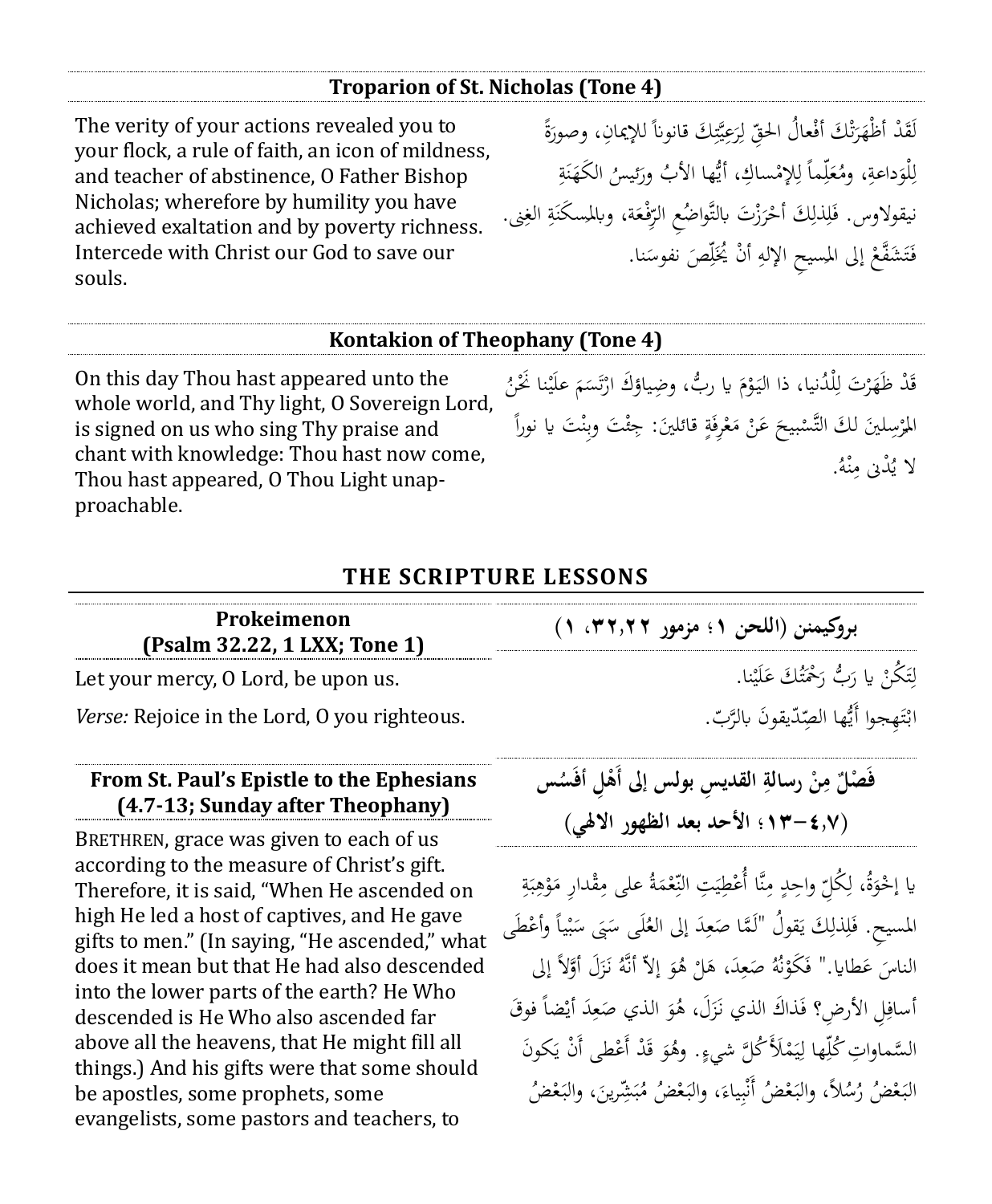equip the saints for the work of ministry, for building up the body of Christ, until we all attain to the unity of the faith and of the knowledge of the Son of God, to mature manhood, to the measure of the stature of the fullness of Christ.

#### **Holy Gospel according to St. Matthew (4.12-17; Sunday after Theophany)**

AT THAT TIME, when Jesus heard that John had been arrested, he withdrew into Galilee; and leaving Nazareth he went and dwelt in Capernaum by the sea, in the territory of Zebulon and Naphtali, so that what was spoken by the prophet Isaiah might be fulfilled: "The land of Zebulon and the land of Naphtali, toward the sea, across the Jordan, Galilee of the Gentiles—the people who sat in darkness have seen a great light, and for those who sat in the region and shadow of death light has dawned." From that time Jesus began to preach, saying, "Repent, for the kingdom of heaven is at hand."

رُعاةً ومُعَلِّمينَ. لِأَجْلِ تَكْميلِ القِدّيسينَ، ولِعَمَلِ الخِدْمَةِ، ٳٚ î ة<br>4  $\overline{a}$  $\ddot{\phantom{0}}$ î ِ ٍ<br>م ت<br>ا **ّ** وبُنْيانِ جَسَدِ المسيح. إلى أَنْ نَنْتَهِيَ جَميعُنا إلى وِحْدَةِ الإيمانِ  $\ddot{\phantom{0}}$  $\ddot{\cdot}$ ە<br>م ٍ<br>بِہ  $\overline{\phantom{a}}$ ْ پ<br>:  $\ddot{\phantom{0}}$ ت  $\ddot{\cdot}$ ِ ومَعْرِفَةِ ابنِ اللهِ، إلى إنْسانٍ كامِلٍ، إلى مقدارِ قامَةِ مِلْءِ **ٔ**  $\overline{a}$ **ت**ة  $\overline{\phantom{a}}$ ∕' ٍ<br>نه ْ  $\overline{\phantom{a}}$ المسيح.

**ّدي ِس ِ الق ِ ة َ ِشار ب ْ ن ِ َ ّت م م ر الطاهِ َش ِري والتلْميذِ ِ الب ّ ي ِ اإلْْنيل )-4.12 17؛ األحد بعد الظهور االهلي (** 

في ذلكَ الزمانِ، لَمَّا سَمِعَ يسوعُ أنَّ يوحَنَّا قَدْ أُسْلِمَ، انْصَرَفَ J  $\overline{a}$  $\mathfrak{g}$ ِ **ـ** ້<br>.  $\zeta$ إلى الجليلِ. وتَرَكَ الناصِرَةَ، وجاءَ فَسَكَنَ في كفْرَناحومَ التي<br>. مُ  $\overline{\phantom{a}}$ Î S י  $\overline{\phantom{a}}$ إلى الجليلِ. وتَرَكَ الناصِرَةَ، وجاءَ فَسَكَنَ في كفْرَناحومَ ال<sub>َّا</sub><br>على شاطِئِ البَحْرِ في تُحومِ زَبولونَ ونَفْتاليمَ. لِيَتِمَّ ما قيلَ<br>ِ .<br>م **ٍ** ْ ِ  $\overline{\phantom{0}}$ ِ ت  $\ddot{\phantom{0}}$ ي ِ ل بأَشْعِياءَ النَّبِيِّ القائلِ: أَرْضُ زُبُولونَ وأَرْضُ نَفْتاليمَ، طَرِيقُ<br>. ٢ .<br>م ب  $\overline{\phantom{a}}$ ِ البَحْرِ، عَبْرَ الأُردُنِّ، جَليلُ الأُمَمِ. الشَّعْبُ الجالِسُ في الظُّلْمَةِ<br>ِ  $\overline{\phantom{a}}$ .<br>.  $\overline{\phantom{a}}$ ْ ْ <u>بة</u>  $\overline{a}$ أَبْصَرَ نوراً عَظيماً، والجالِسُونَ في بُقْعَةِ المؤتِ وظِلالِهِ أَشْرَقَ<br>.  $\overline{\phantom{a}}$ ₫. ِ ْ  $\overline{\phantom{a}}$ <u>بة</u> , ِ ر<br>ً  $\ddot{\phantom{0}}$ عَلَيْهِمْ نُورٌ . ومُنْذُئِذٍ ابْتَدَأَ يَسوعُ يَكْرِزُ ويقولُ: توبُوا، فَقَدِ م<br>ز ْ **∶** ś يہ<br>. ي ر<br>ا ت **ٔ** ِ ن اقْتَرَبَ مَلَكوتُ السَّماوات.  $\overline{\phantom{a}}$ 

## **HOLY OBLATIONS AND PRAYER REQUESTS**

- By Edward and Georgette Malouf, for the health of Gerald Nader, and in memory of Abdullah Nader (2 years departed).
- By Fayez and Moufida Nima, for the health of children Nadeen, Alexander and Shereen and of grandparents Eskander and Tawfika on the anniversary of their baptism.
- By Bernadette Elac Krank, for the health of Debbie Verba and Nancy Krank on their birthdays.
- By the Bshara family: George, Mariam, Mark and Antonio.
- By Ehab, Rania, Sami, Selena and Anthony Dahabreh, for the health of Rania's father, Hani Tadros, and in memory of Ehab's mother, Nawal Hawatmeh Dahabreh.

*To offer Holy Oblations and Memorials please use the form at*  <https://stnicholasla.com/makeaprayerrequest> or call the Cathedral office by Wednesday*.* 

*Note that oblations must only list the following: 1. Names of those offering them, 2. Names of the living and the occasion, and 3. Names of the departed and how long departed.*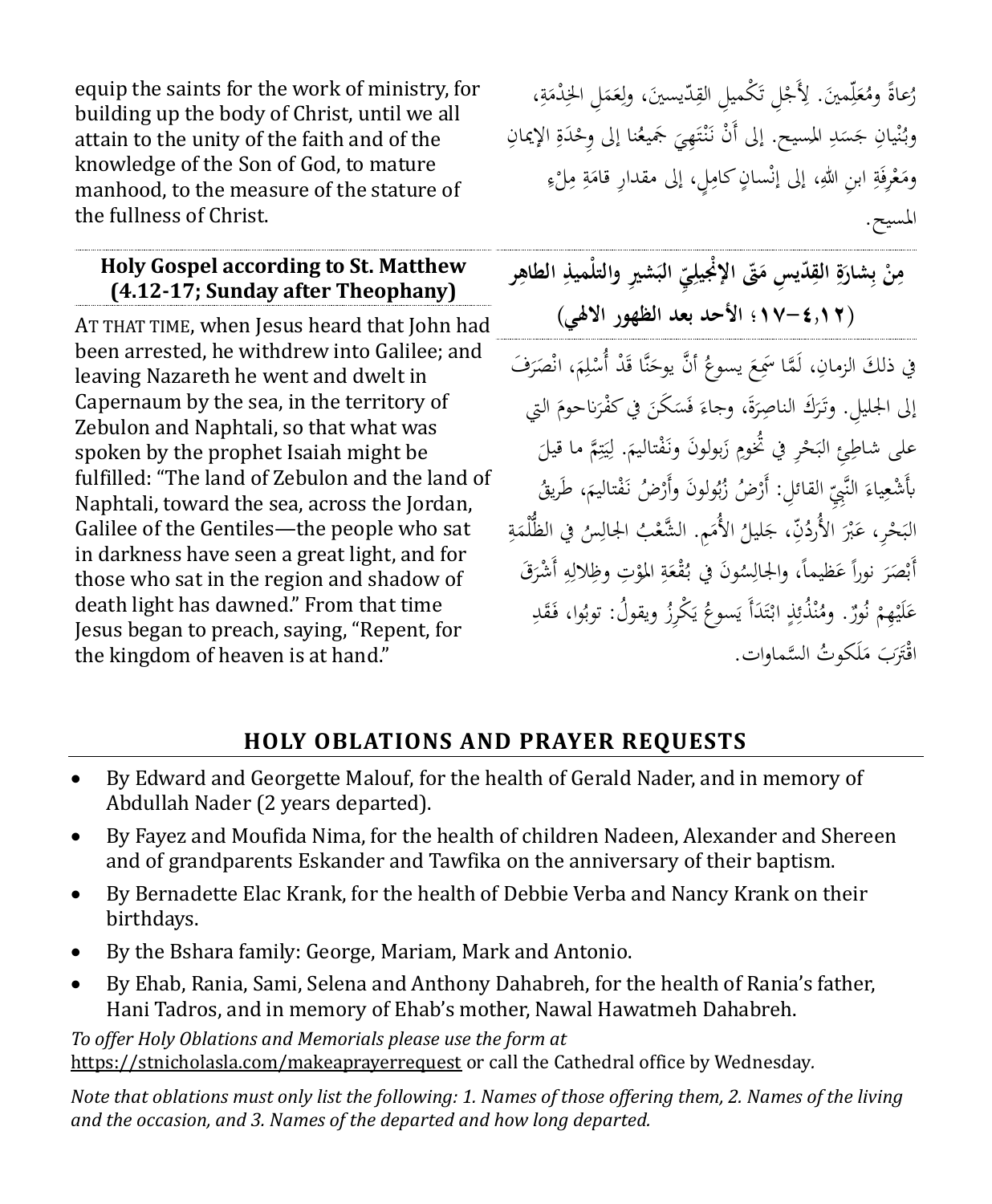#### **TODAY'S STUDY TOPIC: LESSON I.4 — GENESIS 12-17 GOD'S PROMISE TO ABRAHAM • ABRAHAM AND LOT**



All church school classes from first grade on up today will study Genesis 12-17 in *The Golden Children's Bible*. Adults will study the same text simultaneously with our children.

# A N N O U N CE M E N T S

### **PLEASE JOIN US FOR FELLOWSHIP AFTER LITURGY**

Following the dismissal and announcements, come forward for a blessing, then exit via the south (right side) doors, and join us in the Heritage Ballroom for refreshments.

*Please consider sponsoring a Coffee Hour after Liturgy. Bring whatever you would like to share—donuts, cookies, mini bagels, zaatar, etc. What we eat isn't as important as sharing the fellowship of our Cathedral Family. The Ladies Society will provide the coffee, coffee supplies and paper goods. Call/text Joujou George (562) 522-1322, or email her at* [ginageorge@verizon.net](mailto:ginageorge@verizon.net) *to reserve a Sunday.*

## **GOD BLESS YOUR HOME AND ALL WHO DWELL IN IT**

Our celebration of Epiphany includes taking the blessed water to the homes of all our parishioners. Thus Fr. Nabil would like to come and visit with you, get to know you, pray with you and ask God to bless your home. In many cases, Fr. Andrew will join him for the home blessing. Kindly return the coupon below to request your house blessing. Father would like to do his best to see as many as possible before Lent (which will start March 7, 2022).

| <b>House Blessing Scheduling Form</b>                                                                                                                                |                              |  |
|----------------------------------------------------------------------------------------------------------------------------------------------------------------------|------------------------------|--|
|                                                                                                                                                                      | Telephone __________________ |  |
| Address                                                                                                                                                              | Email ___________________    |  |
| Check ALL Possible Days: $\square$ Sun $\square$ Mon $\square$ Tue $\square$ Wed $\square$ Thu $\square$ Fri $\square$ Sat                                           |                              |  |
| Check ALL Possible Times: $\Box$ Mornings $\Box$ Afternoons $\Box$ Evenings                                                                                          |                              |  |
| $\Box$ Do not schedule me for a house blessing at this time. I will call Father when I'm ready.<br>Please place in tray in church, or mail back as soon as possible. |                              |  |